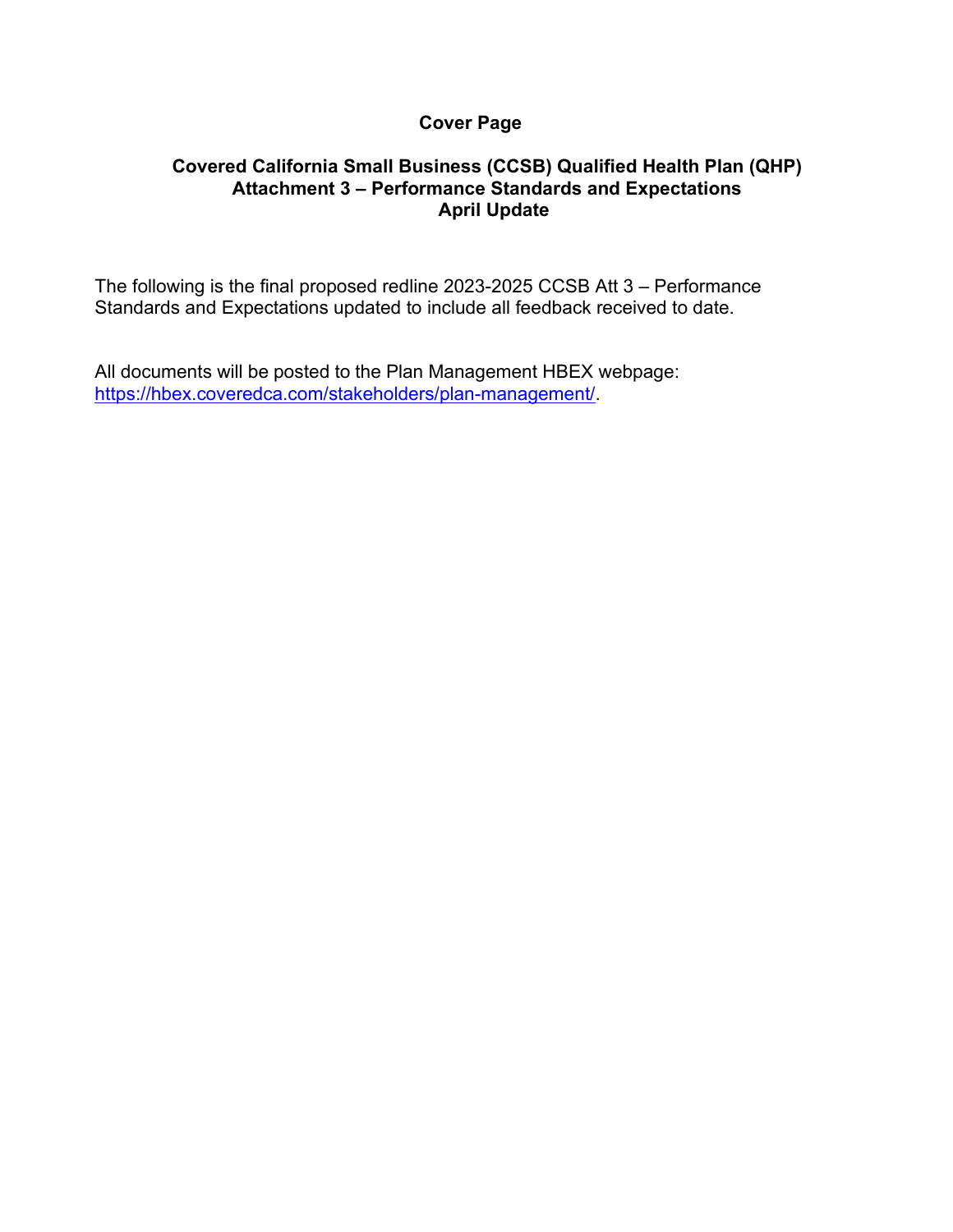## **Attachment 3 – Performance Standards and Expectations**

During the term of this Agreement, Contractor shall meet or exceed the Performance Standards identified in this Attachment. Contractor shall submit the data required by the Performance Standards by the date specified by Covered California. Some of the data required applies to a window of time. Some of the data represents a point in time. This measurement timing is described in more detail in the sections within this Attachment.

Contractor shall monitor and track its performance each month against the Performance Standards and provide Covered California with a detailed Monthly Performance Report in a mutually-agreeable format. Contractor must report on Covered California business only and report Contractor's Enrollees in Covered California for the Individual Exchange separate from Contractor's Enrollees in Covered California for Small Business. Except as otherwise specified below in the Performance Standards Table, the reporting period for each Performance Standard shall be one calendar month. All references to days Days shall be calendar days and references to time of day shall be to Pacific Standard Time.

If Contractor fails to meet any Performance Standard in any calendar month (whether or not the failure is excused), Covered California may request and Contractor shall (a) investigate and report on the root cause of the problem; (b) develop a corrective action plan (where applicable); (c) to the extent within Contractor's control, remedy the cause of the performance failure and resume meeting the affected Performance Standards; (d) implement and notify Covered California of measures taken by Contractor to prevent recurrences, if the performance failure is otherwise likely to recur; and (e) make written recommendations to Covered California for improvements in Contractor's procedures.

Performance scores will be determined on an annual basis at the end of each calendar year, based on Contractor's final year-end data for each Performance Standard.

Covered California will provide the Contractor an Initial Contractor Performance Standard Evaluation Report, covering preliminary year end data available, which Covered California will send to Contractor for review no later than February 28th of the following calendar year.

When the results of the Performance Standards are calculated, Covered California will provide Contractor with a Final Contractor Performance Standard Evaluation Report.

If Contractor does not agree with either the Initial or Final Performance Standard Evaluation Report, Contractor may dispute the Report in writing within thirty (30) calendar daysDays of receipt of that Report. The written notification of dispute shall provide a detailed explanation of the basis for the dispute. Covered California shall review and provide a written response to Contractor's dispute within thirty (30) ealendar daysDays of receipt of Contractor's notification of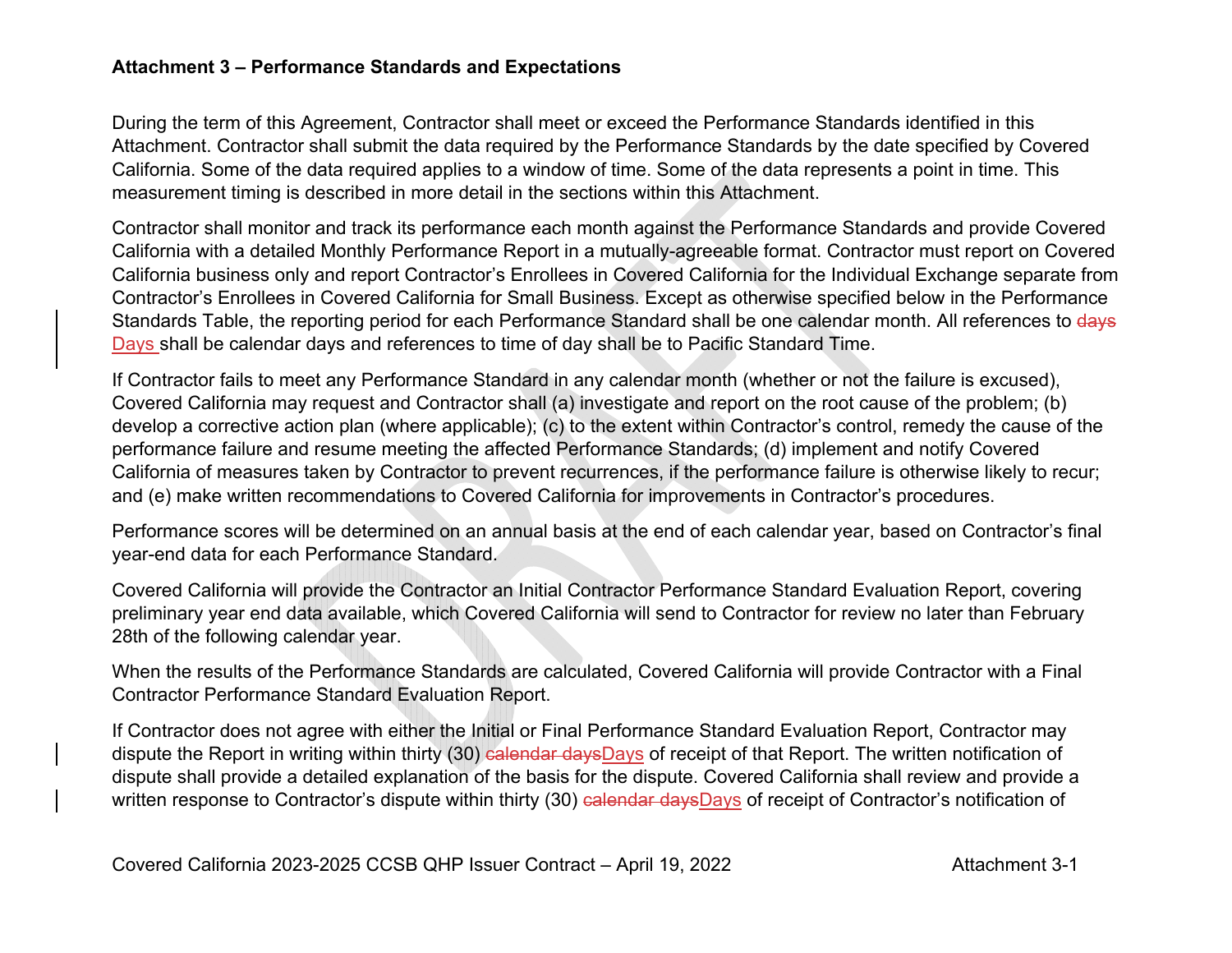## **Attachment 3 – Performance Standards and Expectations**

dispute. If the Contractor still disputes the findings of Covered California, Contractor may pursue additional remedies in accordance with Section 4213.1 of the Agreement.

Contractor shall not be responsible for any failure to meet a Performance Standard if and to the extent that the failure is excused pursuant to Section 4213.7 of the Agreement (Force Majeure), or the parties agree that the lack of compliance is due to Covered California's failure to properly or timely perform (or cause to be properly or timely performed) any responsibility, duty, or other obligation under this Agreement, provided that Contractor timely notifies Covered California of the problem and uses commercially reasonable efforts to perform and meet the Performance Standards notwithstanding Covered California's failure to perform or delay in performing.

If Contractor wishes to avail itself of one of these exceptions, Contractor must notify Covered California in its response to the performance report identifying the failure to meet such Performance Standard. This response must include: (a) the identity of the Performance Standard that is subject to the exception, and (b) the circumstances that gave rise to the exception in sufficient detail to permit Covered California to evaluate whether Contractor's claim of exception is valid. Notwithstanding anything to the contrary herein, in no event shall any failure to meet a Customer Satisfaction Performance Standard fall within an exception.

The Parties may adjust, suspend, or add Performance Standards from time to time, upon written agreement of the parties, without an amendment to this contract.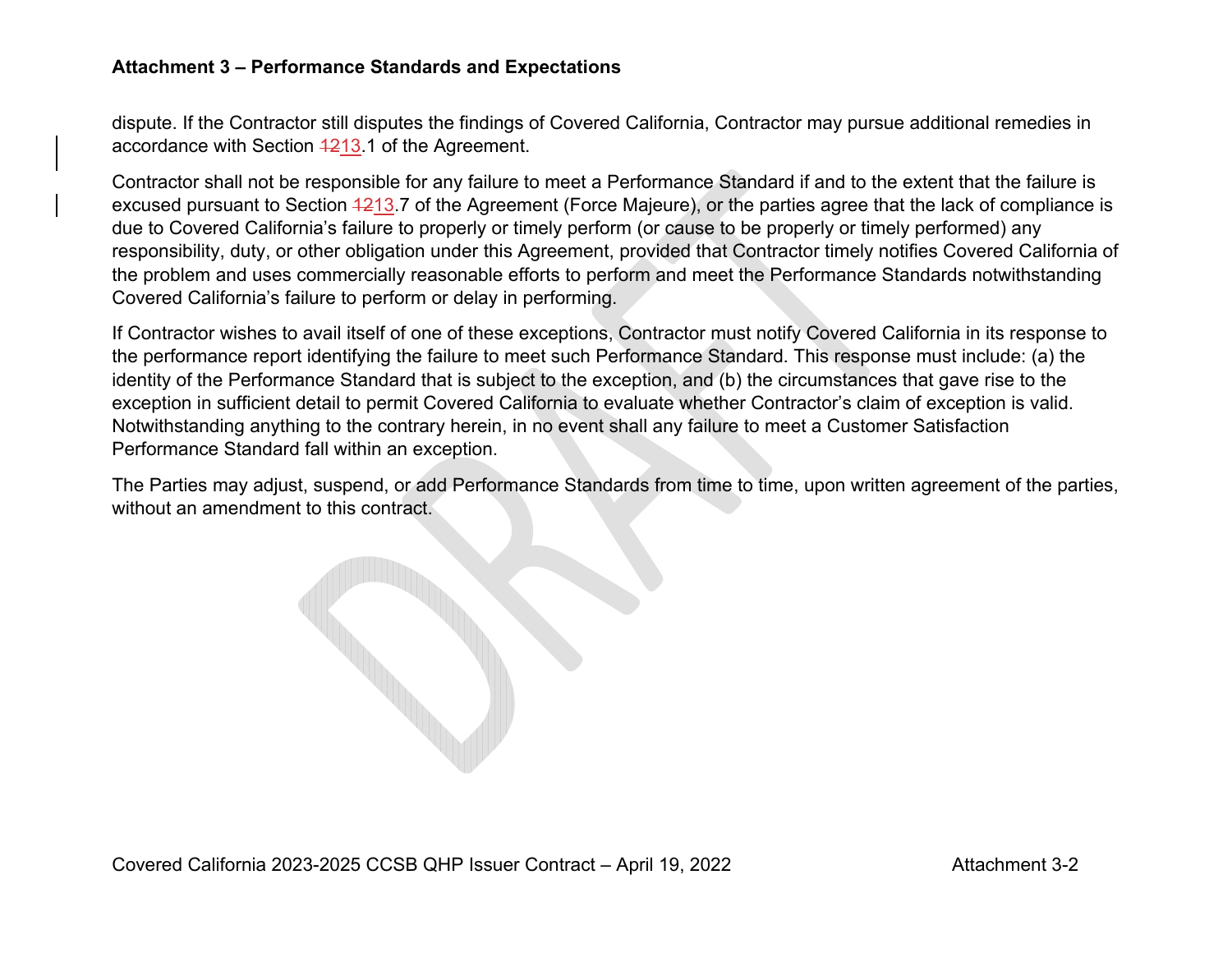| <b>Performance Standards and Expectations</b> |                                                                                                                               |                                                                                                                                                                                                       |                                                                                       |                                      |  |  |
|-----------------------------------------------|-------------------------------------------------------------------------------------------------------------------------------|-------------------------------------------------------------------------------------------------------------------------------------------------------------------------------------------------------|---------------------------------------------------------------------------------------|--------------------------------------|--|--|
| <b>Performance Standard</b>                   |                                                                                                                               | <b>Performance Requirements</b>                                                                                                                                                                       | <b>Contractor Must</b><br><b>Submit Data by</b><br>the 10th of the<br>following month | <b>Measurement Period</b>            |  |  |
| 1.1                                           | Abandonment<br>Rate                                                                                                           | Expectation: No more than 3% of<br>incoming calls abandoned in a calendar<br>month.<br>Divide number of abandoned calls by the<br>number of calls offered to a phone<br>representative.               | $\sf X$                                                                               | January 1, 2023-December<br>31, 2023 |  |  |
| 1.2                                           | <b>Service Level</b>                                                                                                          | Expectation: 80% of calls answered in<br>30 seconds or less.                                                                                                                                          | X                                                                                     | January 1, 2023-December<br>31, 2023 |  |  |
| 1.3                                           | Grievance<br><b>Resolution</b>                                                                                                | Expectation: 9599% of Covered<br>California enrollee Enrollee grievances<br>resolved within thirty (30) days Days of<br>initial receipt.                                                              | $\sf X$                                                                               | January 1, 2023-December<br>31, 2023 |  |  |
| 1.4                                           | <b>Covered</b><br><b>California member</b><br><b>Email or Written</b><br><b>Inquiries</b><br>Answered and<br><b>Completed</b> | Expectation: 90% of Covered California<br>member email or written inquiries<br>answered and completed within fifteen<br>(15) business days of the inquiry. Does<br>not include appeals or grievances. | $\sf X$                                                                               | January 1, 2023-December<br>31, 2023 |  |  |